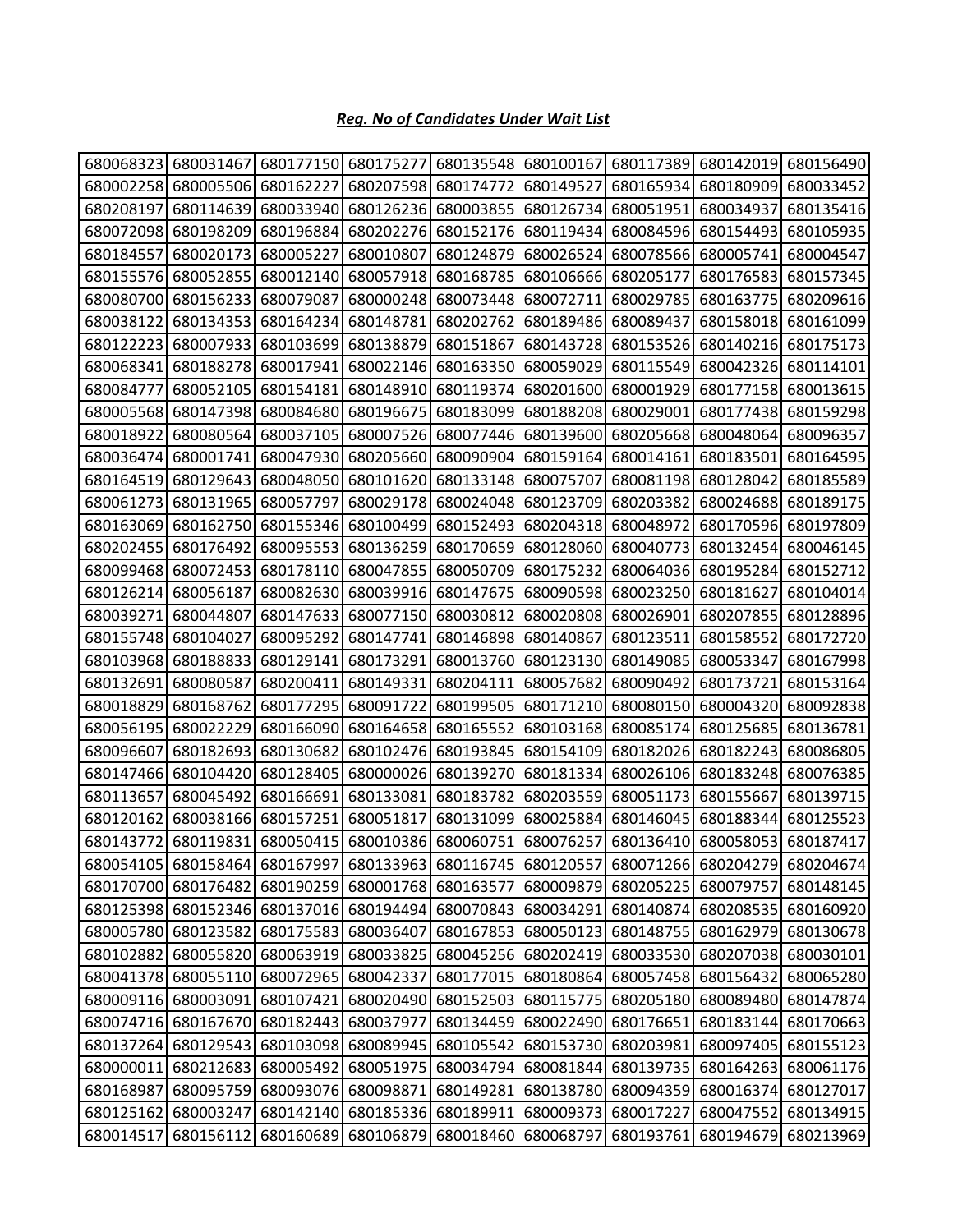|           |                     | 680125909 680072838 680151981 680169322 680176843 680057060 680042659 680144966 680005805 |           |                                                   |                     |                                                   |                     |                     |
|-----------|---------------------|-------------------------------------------------------------------------------------------|-----------|---------------------------------------------------|---------------------|---------------------------------------------------|---------------------|---------------------|
| 680147622 | 680139050           | 680158913 680051082                                                                       |           | 680077698                                         |                     | 680191939 680141758                               | 680099447           | 680134303           |
| 680042020 | 680204818           | 680077206                                                                                 | 680176299 | 680041093                                         | 680105579           | 680192699                                         | 680184511           | 680177825           |
| 680069249 | 680025447           | 680184616                                                                                 | 680084770 | 680148888                                         | 680208842           | 680166440                                         | 680101403           | 680058374           |
| 680103671 | 680015717           | 680151472                                                                                 | 680205000 | 680185389                                         |                     | 680209878 680207709                               | 680134994           | 680150832           |
| 680106665 | 680158869           | 680031846                                                                                 | 680091820 | 680184658                                         | 680009356           | 680196699                                         | 680144014           | 680098049           |
| 680209529 | 680199672           | 680024554                                                                                 | 680210906 | 680146237                                         | 680177125           | 680021837                                         | 680064629           | 680126810           |
| 680096841 | 680149995           | 680071274                                                                                 | 680031931 | 680183760                                         | 680203895           | 680168687                                         | 680137961           | 680047456           |
| 680168657 | 680112762           | 680034040                                                                                 | 680156015 | 680058315                                         | 680069041           | 680101733                                         | 680068713           | 680096812           |
| 680162296 | 680099370           | 680048296                                                                                 | 680027975 | 680177345                                         | 680207950           | 680186419                                         | 680177071           | 680082255           |
| 680212507 | 680022596           | 680095548                                                                                 | 680047837 | 680068848                                         | 680125214           | 680102825                                         | 680165001           | 680112815           |
| 680076261 | 680183755           | 680058819                                                                                 | 680205137 | 680174242                                         |                     | 680012918 680129548                               | 680136396           | 680175321           |
| 680174787 | 680140907           | 680176825                                                                                 | 680134314 | 680043166                                         | 680171285           | 680174149                                         | 680118232           | 680125881           |
| 680000687 | 680043317           | 680101265                                                                                 | 680157926 | 680072691                                         |                     | 680018856 680184148                               | 680111767           | 680157131           |
| 680176643 | 680050766           | 680104183                                                                                 | 680146120 | 680071139                                         | 680195840           | 680211192                                         | 680208692           | 680130905           |
| 680133170 | 680157859           | 680136446                                                                                 | 680136286 | 680154652                                         | 680027887           | 680104154                                         | 680188588           | 680134451           |
| 680168074 | 680149713           | 680032368                                                                                 | 680152004 | 680092359                                         | 680179572           | 680169531                                         | 680113348           | 680174842           |
| 680038046 | 680170865           | 680114115                                                                                 | 680117937 | 680168832                                         | 680117555           | 680166807                                         | 680137710           | 680055938           |
| 680026403 | 680124241           | 680092194                                                                                 | 680211133 | 680130800                                         | 680022941           | 680086998                                         | 680131337           | 680151427           |
| 680042687 | 680145610           | 680036855                                                                                 | 680033101 | 680155074                                         | 680042434           | 680123577                                         | 680148562           | 680199138           |
| 680193478 | 680025182           | 680176439                                                                                 | 680076800 | 680020174                                         | 680027567           | 680135818                                         | 680062323           | 680183368           |
| 680119949 | 680199292           | 680123457                                                                                 | 680155053 | 680028438                                         | 680191678           | 680189542                                         | 680146268           | 680167264           |
| 680191192 | 680163446           | 680157171                                                                                 | 680156861 | 680002725                                         | 680181918           | 680098364                                         | 680045435           | 680129549           |
| 680179195 | 680111218           | 680151512                                                                                 | 680156611 | 680006625                                         |                     | 680049063 680103000                               | 680122196           | 680024012           |
| 680124321 | 680100066           | 680168931                                                                                 | 680200489 | 680112555                                         | 680123077           | 680147425                                         | 680090125           | 680085029           |
| 680123663 | 680150338           | 680081167                                                                                 | 680161594 | 680103354                                         | 680020023           | 680182952                                         | 680128962           | 680124558           |
| 680180746 | 680122799           | 680039586                                                                                 | 680021537 | 680172569                                         | 680165174           | 680140558                                         | 680206077           | 680106923           |
| 680129051 | 680164307           | 680183228                                                                                 | 680006843 | 680150748                                         | 680001656           | 680159412                                         | 680115917           | 680112770           |
| 680158229 | 680006168           | 680135211                                                                                 | 680149656 | 680024700                                         | 680070791           | 680072658                                         | 680187406           | 680029432           |
| 680031115 | 680167251           | 680128822                                                                                 | 680176988 | 680105318                                         | 680099724           | 680001015                                         | 680001907           | 680121473           |
|           |                     | 680155524 680199908 680190877                                                             |           | 680045871 680061915 680135437 680126171 680188007 |                     |                                                   |                     | 680067774           |
|           |                     | 680125206 680158063 680136624 680180126 680124417 680016826 680150926 680199966 680027794 |           |                                                   |                     |                                                   |                     |                     |
|           |                     | 680144096 680146966 680210867 680152583 680072724 680167639 680157021 680138908 680157017 |           |                                                   |                     |                                                   |                     |                     |
|           |                     | 680004966 680081574 680093190                                                             | 680136032 | 680189087                                         |                     | 680123550 680146700 680052262                     |                     | 680170830           |
| 680036520 |                     | 680082260 680168255                                                                       | 680193528 | 680199851                                         | 680156571           | 680051059 680184917                               |                     | 680077966           |
|           |                     | 680142226 680136416 680121536 680181682 680151117                                         |           |                                                   |                     | 680192619 680153014 680199550 680088194           |                     |                     |
|           |                     | 680073226 680173335 680083046 680086267                                                   |           | 680203371                                         |                     | 680171546 680097384 680116225                     |                     | 680063779           |
|           |                     | 680159121 680144330 680066101 680167918 680108165 680195708 680139364 680171041 680122356 |           |                                                   |                     |                                                   |                     |                     |
|           |                     | 680183656 680149074 680180501                                                             | 680040384 | 680095424                                         |                     | 680119230 680088465                               | 680057749           | 680181382           |
| 680020988 | 680179243           |                                                                                           |           | 680171434 680032026 680170461                     |                     | 680128586 680161745 680119638                     |                     | 680133632           |
|           | 680209492 680054534 | 680090657                                                                                 |           | 680091366 680160401                               | 680066854           | 680211807                                         | 680138642           | 680182491           |
|           | 680004145 680018950 | 680071682                                                                                 | 680192515 | 680081411                                         | 680060484           | 680123822                                         | 680052589           | 680169926           |
|           |                     | 680143333 680151751 680160924                                                             | 680088887 |                                                   |                     | 680134503 680076976 680157456 680178051 680014488 |                     |                     |
|           | 680132118 680174894 | 680013915                                                                                 | 680198123 | 680146957                                         | 680062801           | 680039147                                         | 680172471           | 680191852           |
|           |                     | 680183736 680144798 680050153 680167634 680153124 680056855 680139430 680167500 680153623 |           |                                                   |                     |                                                   |                     |                     |
|           | 680039595 680081292 | 680187921                                                                                 | 680209744 | 680145129 680018457                               |                     |                                                   | 680174495 680121262 | 680123726           |
| 680156917 | 680206831           | 680147607                                                                                 | 680150084 |                                                   | 680071182 680059134 | 680184599                                         |                     | 680140218 680105690 |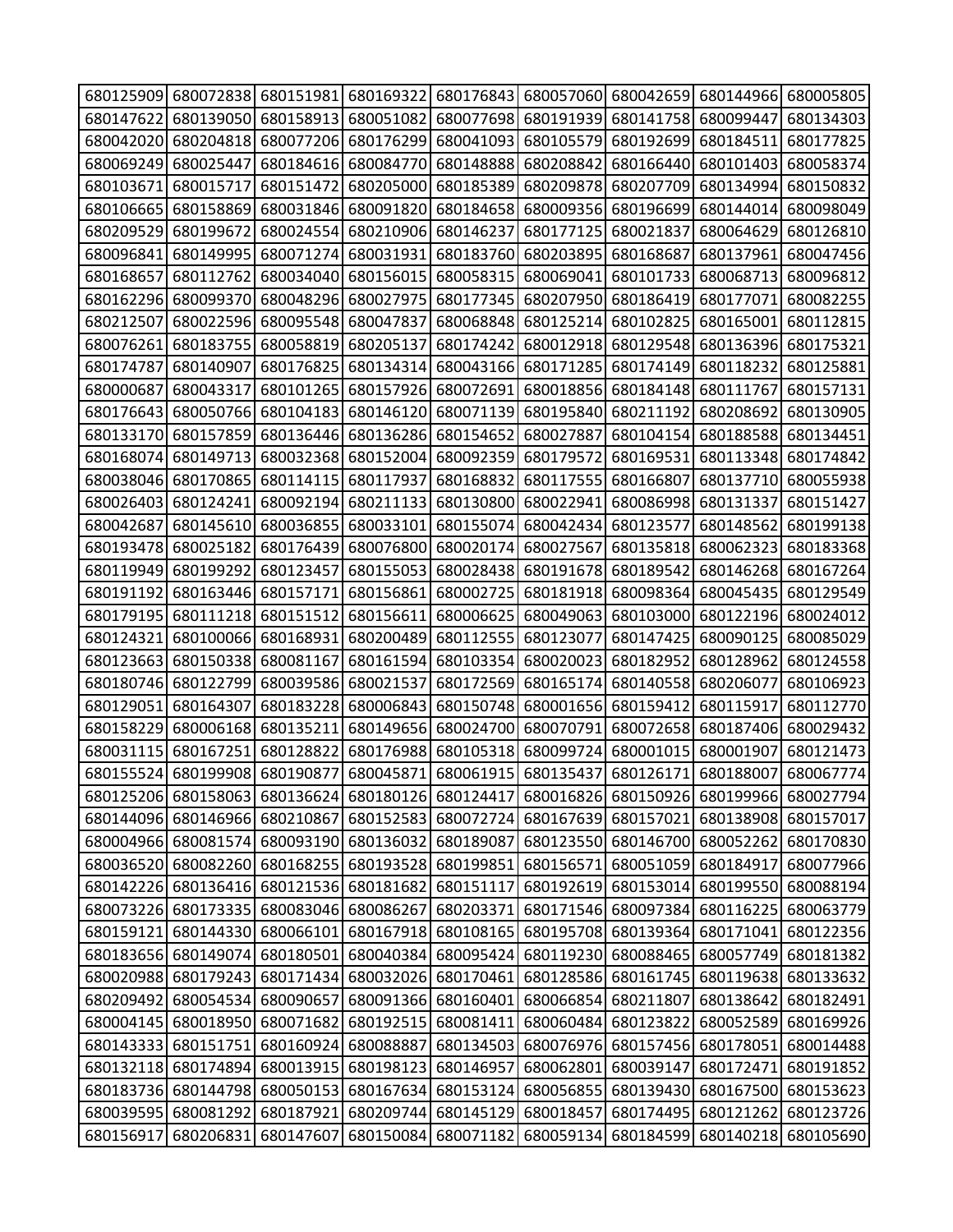|           |                     |                                                   |                     |                                         | 680000880 680098457 680011813 680101878 680208983 680152804 680159478 680190837 680179835 |                               |                     |           |
|-----------|---------------------|---------------------------------------------------|---------------------|-----------------------------------------|-------------------------------------------------------------------------------------------|-------------------------------|---------------------|-----------|
|           | 680046944 680084997 |                                                   |                     |                                         | 680128600 680130907 680057304 680150802 680157320 680181849 680059197                     |                               |                     |           |
| 680070479 |                     |                                                   |                     |                                         | 680136063 680023078 680078953 680207464 680140438 680166605 680092671                     |                               |                     | 680126228 |
|           |                     |                                                   |                     |                                         | 680065426 680113545 680202819 680093125 680103189 680075298 680163866 680003119           |                               |                     | 680209862 |
|           |                     |                                                   |                     |                                         | 680176835 680092926 680099123 680204029 680128054 680087778 680173532                     |                               | 680000937 680051812 |           |
|           |                     |                                                   |                     |                                         | 680072880 680062739 680165387 680133476 680001354 680200441 680183500 680031757           |                               |                     | 680088329 |
|           |                     |                                                   |                     |                                         | 680033260 680101640 680209195 680151765 680136531 680085697 680016980 680111601           |                               |                     |           |
|           |                     |                                                   |                     |                                         | 680056806 680137575 680131137 680209975 680193231 680125874                               | 680185091 680108627           |                     |           |
|           |                     | 680060847 680151030 680000369 680029593 680034227 |                     |                                         |                                                                                           | 680097986 680174354 680193775 |                     |           |
| 680165987 |                     | 680085078 680198646 680126207                     |                     |                                         | 680056266 680074944                                                                       | 680173847                     | 680115687           |           |
|           | 680098262 680113557 |                                                   |                     |                                         | 680073375 680091936 680158254 680104614 680193165                                         |                               | 680182800           |           |
|           |                     |                                                   |                     |                                         | 680130392 680099965 680055988 680081083 680197985 680150751 680150681                     |                               | 680059278           |           |
| 680057171 | 680148667           |                                                   | 680028009 680017810 |                                         | 680145185 680056814                                                                       | 680095701                     | 680182720           |           |
|           |                     |                                                   |                     |                                         | 680209570 680196289 680208827 680161575 680058779 680099149 680141097                     |                               | 680149115           |           |
|           |                     | 680035905 680006312 680061306 680050533 680093117 |                     |                                         | 680056628                                                                                 | 680082866 680145215           |                     |           |
|           |                     |                                                   |                     |                                         | 680092906 680054209 680125617 680087748 680200204 680072363                               | 680130466 680020836           |                     |           |
|           |                     |                                                   |                     |                                         | 680035736 680207838 680038112 680168254 680155503 680203148 680047839                     |                               | 680052377           |           |
|           | 680032040 680103272 | 680034325 680078062                               |                     |                                         | 680212470 680202059 680050360                                                             |                               | 680124192           |           |
|           |                     |                                                   |                     |                                         | 680151329 680101179 680105280 680123486 680159926 680178823 680135099 680123603           |                               |                     |           |
|           |                     | 680166693 680130596 680165667 680127967           |                     |                                         | 680189379 680097957                                                                       | 680057874                     | 680141123           |           |
|           |                     |                                                   |                     |                                         | 680153420 680135133 680128059 680153080 680013023 680101813 680139521 680093474           |                               |                     |           |
| 680057760 |                     | 680106634 680037822 680040187                     |                     |                                         | 680098341 680116234                                                                       | 680013260                     | 680132867           |           |
| 680133882 | 680100032           | 680095049 680126423                               |                     |                                         | 680140010 680170397                                                                       | 680177159                     | 680159139           |           |
|           | 680123871 680127177 |                                                   |                     | 680137378 680196944 680149526 680134217 |                                                                                           | 680131724                     | 680208877           |           |
| 680004017 |                     | 680189026 680015410 680154541                     |                     |                                         | 680143755 680089274 680077529                                                             |                               | 680112632           |           |
|           |                     |                                                   |                     |                                         | 680035062 680014213 680056568 680071976 680130252 680093924 680177939 680130639           |                               |                     |           |
| 680027810 |                     | 680201566 680137914 680185466 680187022 680148577 |                     |                                         |                                                                                           | 680142509                     | 680035835           |           |
|           | 680164411 680044541 |                                                   |                     | 680196283 680009742 680101291 680139827 |                                                                                           | 680082964 680149247           |                     |           |
|           | 680210435 680071542 |                                                   |                     |                                         | 680178086 680135905 680210145 680182538                                                   | 680169668 680036866           |                     |           |
|           |                     |                                                   |                     |                                         | 680101108 680023464 680162325 680131700 680175380 680161118 680179254                     |                               | 680194481           |           |
|           |                     |                                                   |                     |                                         | 680197926 680061785 680017638 680007133 680207124 680143580 680180357 680175196           |                               |                     |           |
|           |                     |                                                   |                     |                                         | 680158764 680123853 680132437 680130316 680124437 680142057                               | 680184490                     | 680004897           |           |
|           |                     | 680000034 680084566 680089178 680156473           |                     |                                         | 680058920 680165945 680125745                                                             |                               | 680087462           |           |
| 680147540 |                     | 680108504 680150460 680166861                     |                     |                                         | 680075286 680175255                                                                       | 680063664                     | 680137590           |           |
| 680133338 |                     | 680071205 680157209 680069323                     |                     | 680139072                               | 680150463                                                                                 | 680103356                     | 680088103           |           |
| 680007788 |                     | 680082293 680124459 680097905                     |                     | 680124404                               | 680175092                                                                                 | 680026301                     | 680008021           |           |
| 680170603 |                     | 680121635 680120181                               | 680192882           |                                         | 680076110 680158409                                                                       | 680155504                     | 680212870           |           |
|           |                     | 680146800 680026646 680144195 680112552           |                     |                                         | 680173688 680056544                                                                       | 680155562                     | 680155180           |           |
|           |                     | 680023186 680064815 680184805                     | 680139945           |                                         | 680192388 680024367                                                                       | 680183714                     | 680148317           |           |
|           |                     | 680031136 680035273 680176741 680171587           |                     |                                         | 680154614 680141417                                                                       | 680008341                     | 680144985           |           |
| 680019036 | 680036779           | 680121785                                         | 680179207           | 680195401                               | 680096474                                                                                 | 680178144                     | 680197700           |           |
| 680176674 | 680112588           | 680123856 680135500                               |                     | 680075744                               | 680040368                                                                                 | 680171596                     | 680093098           |           |
| 680057301 |                     | 680133360 680097964                               | 680066877           |                                         | 680159165 680137720                                                                       | 680092999                     | 680168937           |           |
| 680136845 | 680212364           | 680060957                                         | 680088760           | 680126641                               | 680008079                                                                                 | 680080816                     | 680071628           |           |
| 680153489 | 680127780           | 680128752 680064768                               |                     |                                         | 680138939 680120523                                                                       | 680145657                     | 680004974           |           |
| 680006764 |                     | 680059416 680189365                               | 680112109           | 680140632                               | 680146628                                                                                 | 680108472                     | 680040994           |           |
| 680179109 |                     | 680107956 680105459                               | 680142581           |                                         | 680142733 680131917                                                                       | 680012371                     | 680123197           |           |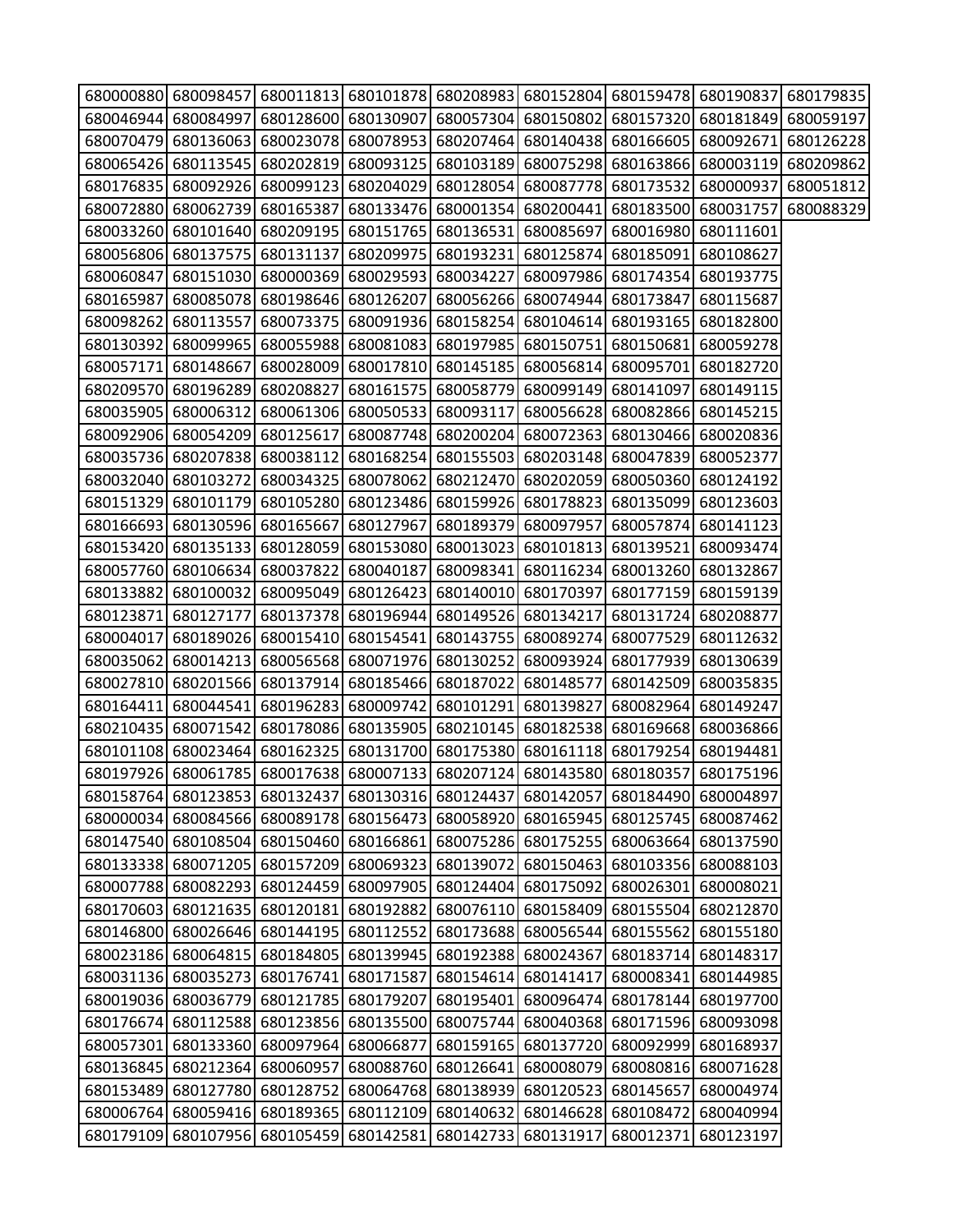| 680181508 |           | 680121278 680052923 680104386 |                               | 680173089           | 680119316                                                                       | 680050958                     | 680197615 |
|-----------|-----------|-------------------------------|-------------------------------|---------------------|---------------------------------------------------------------------------------|-------------------------------|-----------|
| 680092531 | 680087238 | 680056556                     | 680132751                     | 680034876           | 680176248                                                                       | 680126337                     | 680061490 |
| 680150519 | 680107442 | 680119876                     | 680017281                     | 680050138           | 680204338                                                                       | 680076770                     | 680089549 |
| 680054965 | 680025938 | 680141114                     | 680034988                     | 680151732           | 680103794                                                                       | 680078825                     | 680071875 |
| 680129178 | 680045463 | 680089964                     | 680173661                     | 680071181           | 680084161                                                                       | 680180648                     | 680123289 |
| 680212599 | 680151003 | 680156741                     | 680201153                     | 680176251           | 680130440                                                                       | 680114591                     | 680179111 |
| 680172395 | 680178348 | 680213745                     | 680161610                     | 680160083           | 680113651                                                                       | 680019904                     | 680103775 |
| 680084208 | 680014889 | 680185386                     | 680139684                     | 680045908           | 680161524                                                                       | 680018690                     | 680022333 |
| 680182350 | 680131697 | 680056631                     | 680004291                     | 680141213           | 680143187                                                                       | 680166821                     | 680145257 |
| 680021812 | 680097009 | 680109007                     | 680048437                     | 680064714           | 680008479                                                                       | 680147924                     | 680084860 |
| 680001850 | 680057726 | 680187841                     | 680168877                     | 680086527           | 680004899                                                                       | 680017447                     | 680132183 |
| 680097777 | 680064764 | 680086026                     | 680202367                     | 680082649           | 680074961                                                                       | 680156825                     | 680003377 |
| 680072464 | 680177650 | 680126006                     | 680156810                     | 680195023           | 680131997                                                                       | 680181990                     | 680060313 |
| 680123878 | 680039927 | 680023889                     | 680083591                     | 680013479           | 680176219                                                                       | 680198306                     | 680044138 |
| 680081016 | 680169206 | 680163100                     | 680060278                     | 680145054           | 680172374                                                                       | 680137555                     | 680071584 |
| 680122857 | 680053143 | 680108714                     | 680012753                     | 680179103           | 680093664                                                                       | 680168392                     | 680192353 |
| 680044150 | 680192753 | 680039053                     | 680122519                     | 680130409           | 680145436                                                                       | 680059213                     | 680093795 |
| 680168467 | 680054337 | 680131194                     | 680164150                     | 680176935           | 680087684                                                                       | 680194628                     | 680008681 |
| 680126313 | 680183924 | 680072567                     | 680067610                     | 680171248           | 680165123                                                                       | 680075439                     | 680063338 |
| 680040938 | 680112559 | 680092461                     | 680152303                     | 680037525           | 680147856                                                                       | 680107686                     | 680053061 |
| 680131850 | 680037060 | 680180716                     | 680120974                     | 680072729           | 680166311                                                                       | 680127377                     | 680001047 |
| 680063068 | 680152196 | 680145144                     | 680024956                     | 680076187           | 680144350                                                                       | 680010980                     | 680078967 |
| 680141426 | 680140888 | 680189237                     | 680077768                     | 680179617           | 680077894                                                                       | 680145088                     | 680074640 |
| 680049380 | 680119489 | 680093350                     | 680194678                     | 680213512           | 680017067                                                                       | 680191152                     | 680026585 |
| 680188682 | 680154536 | 680066638                     | 680034413                     | 680175649           | 680134250                                                                       | 680137997                     | 680023170 |
| 680104106 | 680059853 | 680118380                     | 680109607                     | 680101074           | 680127376                                                                       | 680203094                     | 680122398 |
| 680168943 | 680102470 | 680059812                     | 680069437                     | 680028283           | 680093402                                                                       | 680177463                     | 680126196 |
| 680007497 | 680024421 | 680146439                     | 680062503                     | 680191948           | 680117899                                                                       | 680166333                     | 680113161 |
| 680153571 | 680021383 | 680193519                     | 680104512                     | 680125118           | 680104023                                                                       | 680130785                     | 680042565 |
| 680148353 | 680074688 | 680132391                     | 680179800                     | 680018585           | 680131502                                                                       | 680135310                     | 680050290 |
| 680053400 | 680154414 | 680168211                     | 680045226                     | 680015163           | 680019928                                                                       | 680105313                     | 680188879 |
|           |           |                               |                               |                     | 680110143 680004742 680043764 680047502 680125008 680165643 680128928 680131419 |                               |           |
| 680087704 | 680208789 |                               | 680166070 680131029 680164861 |                     |                                                                                 | 680106197 680194039 680137613 |           |
| 680075852 | 680170536 | 680208293                     | 680155124                     | 680068985           | 680131620                                                                       | 680142693                     | 680159979 |
| 680155916 | 680042480 | 680115098                     | 680127395                     | 680131663           | 680066145                                                                       | 680075037                     | 680148882 |
| 680181781 | 680135447 | 680061679                     | 680130673                     | 680203341           | 680087887                                                                       | 680142053                     | 680137858 |
| 680098564 | 680132792 | 680089107                     | 680171823                     | 680055694           | 680122457                                                                       | 680193863                     | 680092262 |
| 680121088 | 680039390 |                               | 680168240 680137236 680104289 |                     | 680180792                                                                       | 680161748                     | 680181197 |
| 680048086 | 680104700 | 680057324                     | 680156329                     | 680194951           | 680108842                                                                       | 680199144                     | 680044079 |
| 680160337 | 680048259 | 680004494                     |                               | 680009216 680039415 | 680158738                                                                       | 680129907                     | 680149439 |
| 680120821 | 680133078 | 680136532                     | 680210195                     | 680133128           | 680195527                                                                       | 680176037                     | 680138403 |
| 680158851 | 680132365 | 680071350                     | 680101099                     | 680154008           | 680129942                                                                       | 680070230                     | 680158094 |
| 680175842 | 680109917 | 680209083                     | 680125877                     | 680088072           | 680150578                                                                       | 680042422                     | 680113710 |
| 680020801 | 680126040 | 680050999                     | 680127831                     | 680056165           | 680157165                                                                       | 680018037                     | 680123275 |
| 680207689 | 680092193 |                               | 680137382 680093019           | 680164899           | 680096546                                                                       | 680027587                     | 680159248 |
| 680209796 | 680199963 | 680157501                     | 680106501                     | 680038323           | 680116368                                                                       | 680171771                     | 680094782 |
| 680162042 | 680066266 | 680137453                     | 680141280                     | 680150668           | 680042888                                                                       | 680074739                     | 680141326 |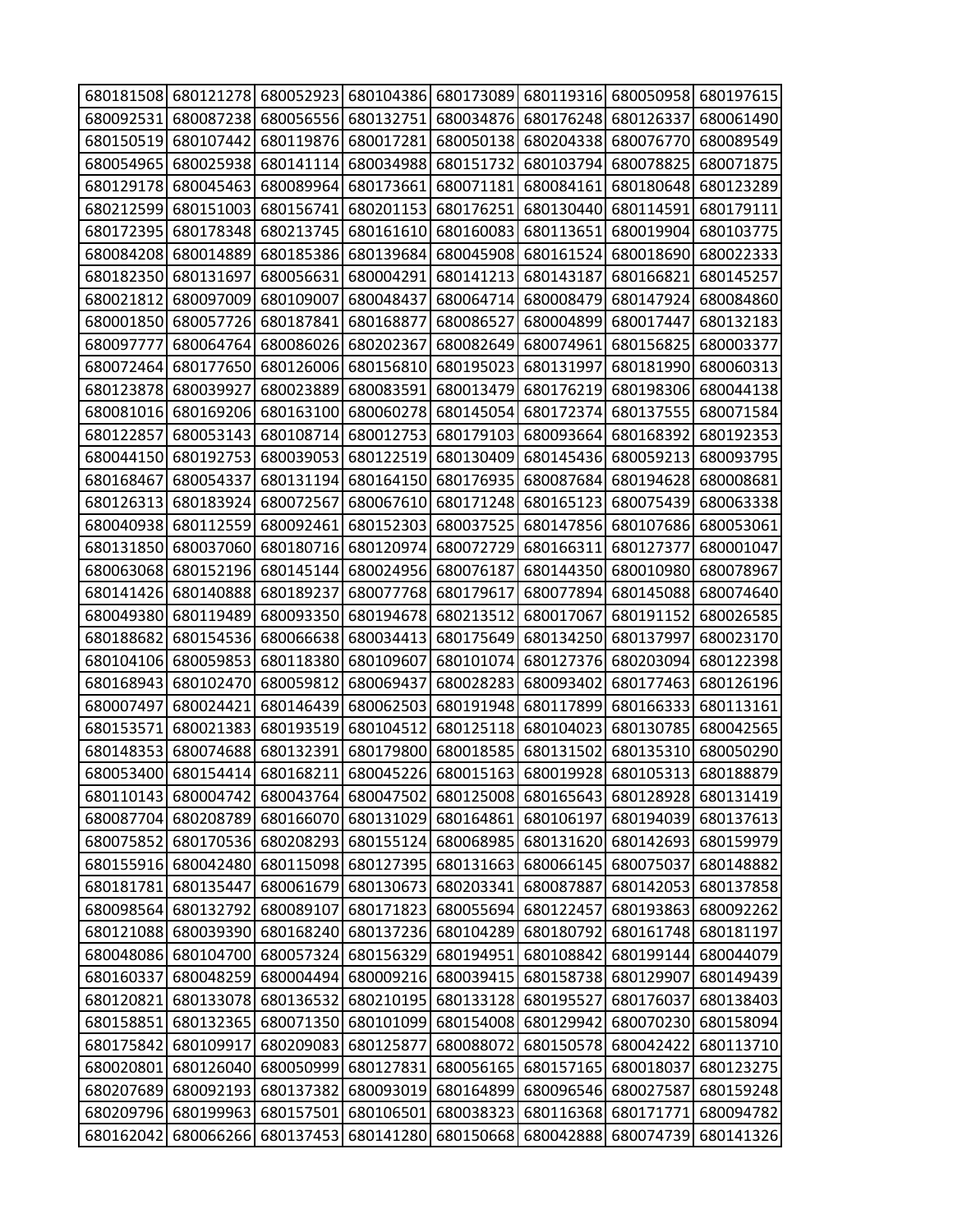| 680193442 |                     | 680093033 680132682                               | 680169332                     | 680180367 | 680148085 | 680030699                     | 680052991 |
|-----------|---------------------|---------------------------------------------------|-------------------------------|-----------|-----------|-------------------------------|-----------|
| 680149055 | 680210879           | 680072841                                         | 680187560                     | 680037267 | 680062547 | 680110147                     | 680075629 |
| 680053654 | 680103006           | 680172488                                         | 680212665                     | 680177368 | 680132971 | 680036330                     | 680081360 |
| 680014221 | 680195413           | 680028992                                         | 680048291                     | 680053263 | 680147715 | 680088835                     | 680156452 |
| 680112651 | 680132131           | 680014910                                         | 680119578                     | 680084368 | 680008836 | 680144997                     | 680152359 |
| 680002140 | 680191786           | 680159518                                         | 680189482                     | 680111858 | 680087344 | 680061843                     | 680183728 |
| 680180483 | 680098304           | 680134488                                         | 680186504                     | 680082562 | 680114441 | 680119103                     | 680053576 |
| 680009756 | 680064257           | 680035675                                         | 680123111                     | 680056974 | 680049994 | 680184991                     | 680023272 |
| 680151448 | 680150067           | 680149299                                         | 680193370                     | 680107024 | 680193313 | 680131481                     | 680127460 |
| 680104855 | 680069854           | 680037226                                         | 680133714                     | 680080000 | 680134014 | 680131578                     | 680212616 |
| 680159127 | 680212687           | 680156779                                         | 680181410                     | 680081652 | 680056335 | 680097961                     | 680187668 |
| 680175756 | 680000658           | 680096178                                         | 680054806                     | 680121378 | 680172615 | 680202388                     | 680084939 |
| 680096847 | 680092612           | 680047398                                         | 680139825                     | 680146441 | 680096108 | 680118505                     | 680068118 |
| 680128965 | 680176001           | 680001429                                         | 680171167                     | 680072744 | 680146838 | 680033245                     | 680161155 |
| 680124760 | 680036029           | 680036109                                         | 680155012                     | 680008291 | 680132985 | 680148491                     | 680163899 |
| 680144288 | 680156991           | 680051154                                         | 680094315                     | 680195999 | 680129025 | 680199647                     | 680179233 |
| 680185132 | 680174380           | 680095904                                         | 680186482                     | 680196936 | 680184954 | 680164713                     | 680071419 |
| 680183359 | 680179646           | 680119759                                         | 680126151                     | 680015227 | 680165355 | 680157293                     | 680122961 |
| 680148860 | 680162819           | 680134413                                         | 680074008                     | 680122101 | 680125226 | 680156411                     | 680154478 |
| 680146065 | 680181078           | 680054557                                         | 680132950                     | 680059449 | 680147881 | 680153118                     | 680145441 |
| 680146568 | 680138265           | 680105274                                         | 680132396                     | 680183370 | 680009145 | 680074497                     | 680168661 |
| 680128590 | 680043323           | 680101071                                         | 680144964                     | 680147575 | 680207927 | 680204094                     | 680124715 |
| 680179909 | 680178451           | 680185813                                         | 680199560                     | 680175397 | 680157826 | 680098124                     | 680103330 |
| 680184431 | 680131453           | 680169902                                         | 680190573                     | 680125418 | 680029896 | 680008160                     | 680172271 |
| 680204382 | 680184736           | 680155063                                         | 680187644                     | 680206308 | 680092733 | 680133929                     | 680131442 |
| 680128288 | 680124716           | 680156561                                         | 680044360                     | 680156875 | 680165441 | 680077326                     | 680204195 |
| 680137645 | 680082065           | 680094588                                         | 680159472                     | 680175962 | 680145764 | 680044870                     | 680142383 |
| 680085495 | 680138768           | 680202449                                         | 680123071                     | 680104264 | 680026729 | 680059832                     | 680037446 |
| 680206897 | 680072020           | 680140813                                         | 680172138                     | 680113885 | 680177363 | 680139641                     | 680172676 |
| 680153773 | 680100206           | 680102958                                         | 680171741                     | 680124988 | 680147361 | 680135229                     | 680209286 |
| 680057740 | 680129171           | 680202101                                         | 680188474                     | 680172424 | 680121201 | 680041197                     | 680173659 |
|           |                     | 680144817 680123780 680024585 680190136 680204341 |                               |           |           | 680165401 680047364 680187620 |           |
|           | 680119158 680186698 |                                                   | 680061926 680088759 680181607 |           |           | 680061472 680211039 680126823 |           |
| 680206119 | 680138786           | 680193291                                         | 680165889                     | 680185290 | 680087385 | 680120769                     | 680200848 |
| 680074134 | 680136015           | 680177607                                         | 680091260                     | 680077851 | 680137547 | 680156356                     | 680151148 |
| 680164806 | 680023986           | 680151437                                         | 680076006                     | 680070642 | 680028614 | 680143127                     | 680060901 |
| 680176487 | 680149899           | 680083329                                         | 680074897                     | 680043896 | 680077936 | 680188355                     | 680139981 |
| 680135550 | 680189869           | 680067143 680151091                               |                               | 680181074 | 680060286 | 680116885                     | 680107769 |
| 680169334 | 680177807           | 680051262                                         | 680148521                     | 680161186 | 680184087 | 680096732                     | 680176993 |
| 680078552 | 680056071           | 680182151                                         | 680099267                     | 680188678 | 680180796 | 680134845                     | 680182145 |
| 680123310 | 680135000           | 680144512                                         | 680133810                     | 680155306 | 680153936 | 680125730                     | 680183308 |
| 680170406 | 680083661           | 680007797                                         | 680033023                     | 680054962 | 680009548 | 680164908                     | 680138318 |
| 680187762 | 680168366           | 680184186                                         | 680141281                     | 680200033 | 680001793 | 680004579                     | 680148344 |
| 680154532 | 680082544           | 680182415                                         | 680197841                     | 680208762 | 680087511 | 680050281                     | 680000013 |
|           | 680210256 680201006 |                                                   | 680180914 680057395           | 680128919 | 680131359 | 680041825                     | 680052007 |
| 680060705 | 680159892           | 680014911                                         | 680054141                     | 680137744 | 680162191 | 680184458                     | 680161289 |
| 680074480 | 680145509           | 680101664                                         | 680118933                     | 680153142 | 680136506 | 680056720                     | 680147961 |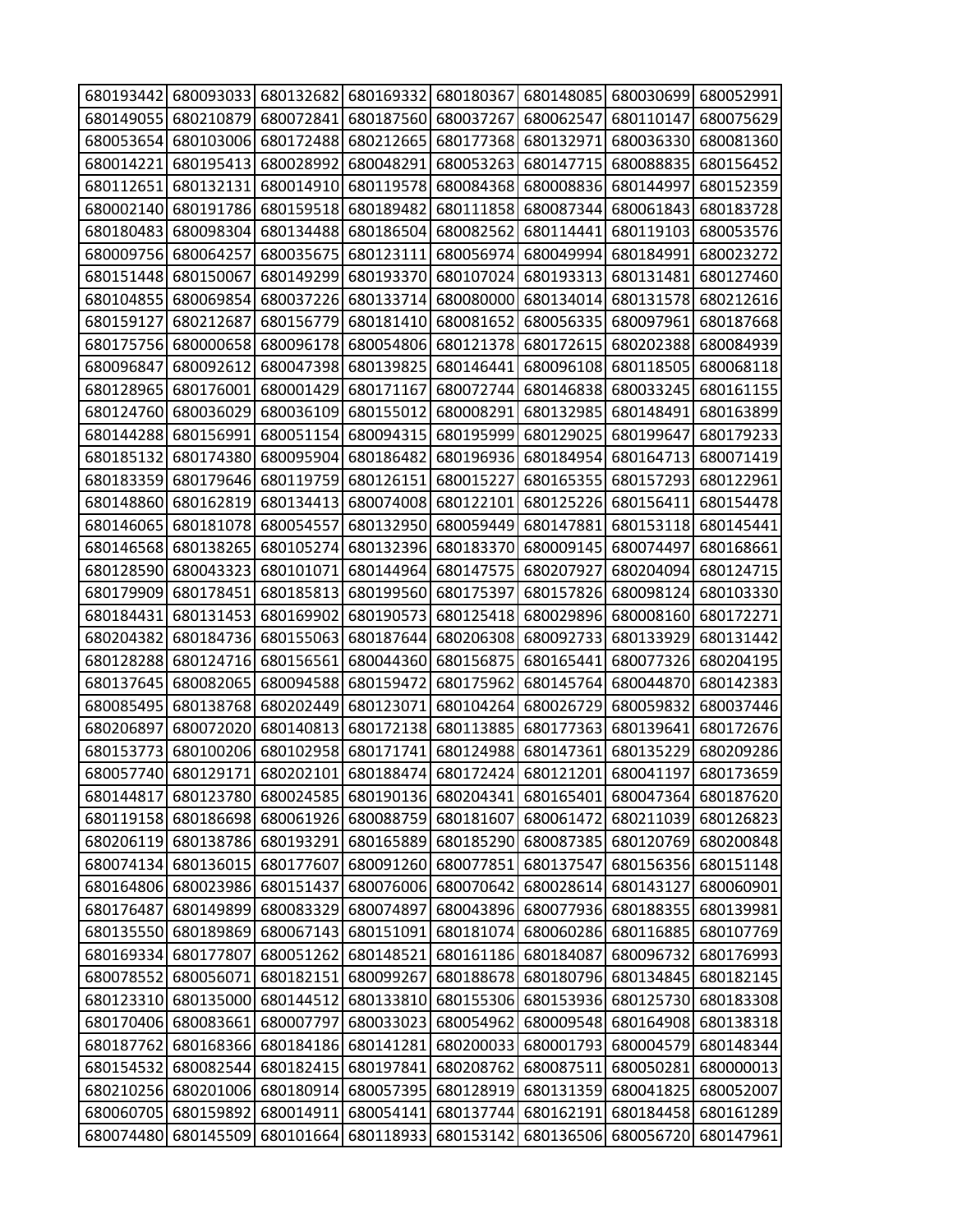|                     | 680198418 680088445 |           | 680057360 680094759           | 680105481 | 680158477           | 680079590                                                   | 680061054           |
|---------------------|---------------------|-----------|-------------------------------|-----------|---------------------|-------------------------------------------------------------|---------------------|
| 680132543           | 680181613           | 680062725 | 680157904                     | 680111763 | 680186497           | 680078190                                                   | 680181829           |
| 680207428           | 680154809           | 680032375 | 680186227                     | 680089154 | 680147338           | 680144714                                                   | 680074596           |
| 680170722           | 680209552           | 680130301 | 680185537                     | 680121012 | 680050242           | 680124431                                                   | 680092796           |
| 680122243           | 680179362           | 680092956 | 680178773                     | 680209520 | 680201138           | 680200922                                                   | 680180138           |
| 680135961           | 680186738           | 680088580 | 680212881                     | 680190911 | 680107607           | 680171305                                                   | 680205211           |
| 680126446           | 680052629           | 680003109 | 680012877                     | 680140284 | 680046922           | 680184706                                                   | 680132883           |
| 680132951           | 680103216           | 680005054 | 680143053                     | 680140536 | 680184984           | 680150544                                                   | 680057946           |
| 680123523           | 680206520           | 680152387 | 680124938                     | 680131980 | 680210112           | 680145177                                                   | 680155451           |
| 680047911           | 680105545           | 680149850 | 680161749                     | 680119271 | 680190120           | 680190564                                                   | 680135695           |
| 680175301           | 680113648           | 680031222 | 680186146                     | 680160210 | 680068754           | 680174045                                                   | 680198593           |
| 680188888           | 680137451           | 680091561 | 680162397                     | 680198151 | 680182964           | 680145200                                                   | 680162837           |
| 680201896           | 680171061           | 680018611 | 680053365                     | 680143882 | 680028565           | 680182432                                                   | 680162078           |
| 680182777           | 680131597           | 680138325 | 680095203                     | 680133219 | 680177691           | 680142263                                                   | 680190890           |
| 680035189           | 680205686           | 680180910 | 680172131                     | 680161077 | 680165129           | 680167682                                                   | 680212819           |
| 680064024           | 680213859           | 680192967 | 680047512                     | 680105574 | 680205837           | 680177670                                                   | 680149305           |
| 680137609           | 680188602           | 680164651 | 680184540                     | 680047993 | 680129494           | 680108896                                                   | 680144087           |
| 680154443           | 680013542           | 680006805 | 680135091                     | 680141401 | 680126389           | 680045240                                                   | 680033371           |
| 680204181           | 680144466           | 680194505 | 680199234                     | 680054480 | 680008494           | 680175811                                                   | 680126121           |
| 680000152           | 680202195           | 680013103 | 680071673                     | 680023017 | 680153900           | 680211139                                                   | 680118509           |
| 680130717           | 680105658           | 680063002 | 680201991                     | 680172214 | 680136648           | 680186214                                                   | 680184622           |
| 680022641           | 680097720           | 680139033 | 680135239                     | 680166590 | 680151868           | 680172196                                                   | 680096371           |
| 680140646           | 680130927           | 680116375 | 680091904                     | 680146264 | 680056070           | 680157069                                                   | 680190153           |
| 680154993           | 680165190           | 680153797 | 680171093                     | 680183689 | 680135827           | 680092342                                                   | 680197957           |
| 680110173           | 680169102           | 680024333 | 680102191                     | 680182078 | 680069547           | 680196200                                                   | 680161952           |
| 680147825           | 680122213           | 680186890 | 680059251                     | 680174908 | 680097595           | 680154827                                                   | 680114521           |
| 680035590           | 680147216           | 680062268 | 680209766                     | 680134389 | 680169469           | 680188791                                                   | 680137200           |
| 680055914           | 680182506           | 680063343 | 680104832                     | 680182261 | 680103480           | 680072516                                                   | 680107217           |
| 680076582           | 680014987           | 680111872 | 680027467                     | 680175798 | 680143401           | 680126148                                                   | 680057738           |
| 680171114           | 680147820           | 680189165 | 680157930                     | 680080311 | 680107144           | 680128244                                                   | 680132035           |
| 680142461           | 680201734           | 680052614 | 680066244                     | 680146061 | 680023184           |                                                             | 680053428 680136932 |
|                     | 680102268 680181611 |           |                               |           |                     | 680151893 680177056 680210236 680108076 680151565 680022873 |                     |
|                     | 680184863 680087204 |           | 680020615 680001553 680150725 |           |                     | 680210070 680144281                                         | 680051586           |
| 680062017           | 680147057           | 680048627 | 680182433                     | 680137430 | 680037209           | 680132679                                                   | 680205803           |
| 680106909           | 680116391           | 680143685 | 680194439                     | 680159047 | 680046860           | 680203858                                                   | 680167726           |
| 680098428           | 680131451           | 680032644 | 680132570                     |           | 680202543 680176951 | 680188034                                                   | 680180964           |
| 680096944           | 680153114           |           | 680207738 680132302           | 680068494 | 680041604           | 680188005                                                   | 680087230           |
| 680159562 680131787 |                     | 680178494 | 680129224                     | 680158271 | 680175735           |                                                             | 680152418 680131575 |
| 680002313           | 680065256           | 680156345 | 680149898                     | 680078446 | 680037680           | 680071302                                                   | 680178581           |
|                     | 680070955 680131870 | 680007729 | 680138472                     | 680087145 | 680091105           | 680115277                                                   | 680209344           |
|                     | 680178646 680100105 | 680191365 | 680183956                     | 680193057 | 680161572           | 680145716                                                   | 680114554           |
| 680126245           | 680183499           | 680108899 | 680057748                     | 680175081 | 680196851           | 680088001                                                   | 680082381           |
| 680133796           | 680136266           |           | 680119408 680202108           | 680128044 | 680135116           | 680138261                                                   | 680079826           |
| 680152892           | 680043379           | 680134069 | 680181548                     | 680208298 | 680203926           | 680106775                                                   | 680011890           |
| 680212077           | 680097062           |           | 680126814 680204249           | 680139629 | 680069446           | 680065254                                                   | 680128540           |
| 680009933           | 680196562           | 680131761 | 680181640                     | 680209774 | 680097494           | 680087608                                                   | 680127614           |
| 680148785           | 680178585           | 680149799 | 680099764                     | 680158296 | 680071786           | 680102988                                                   | 680154705           |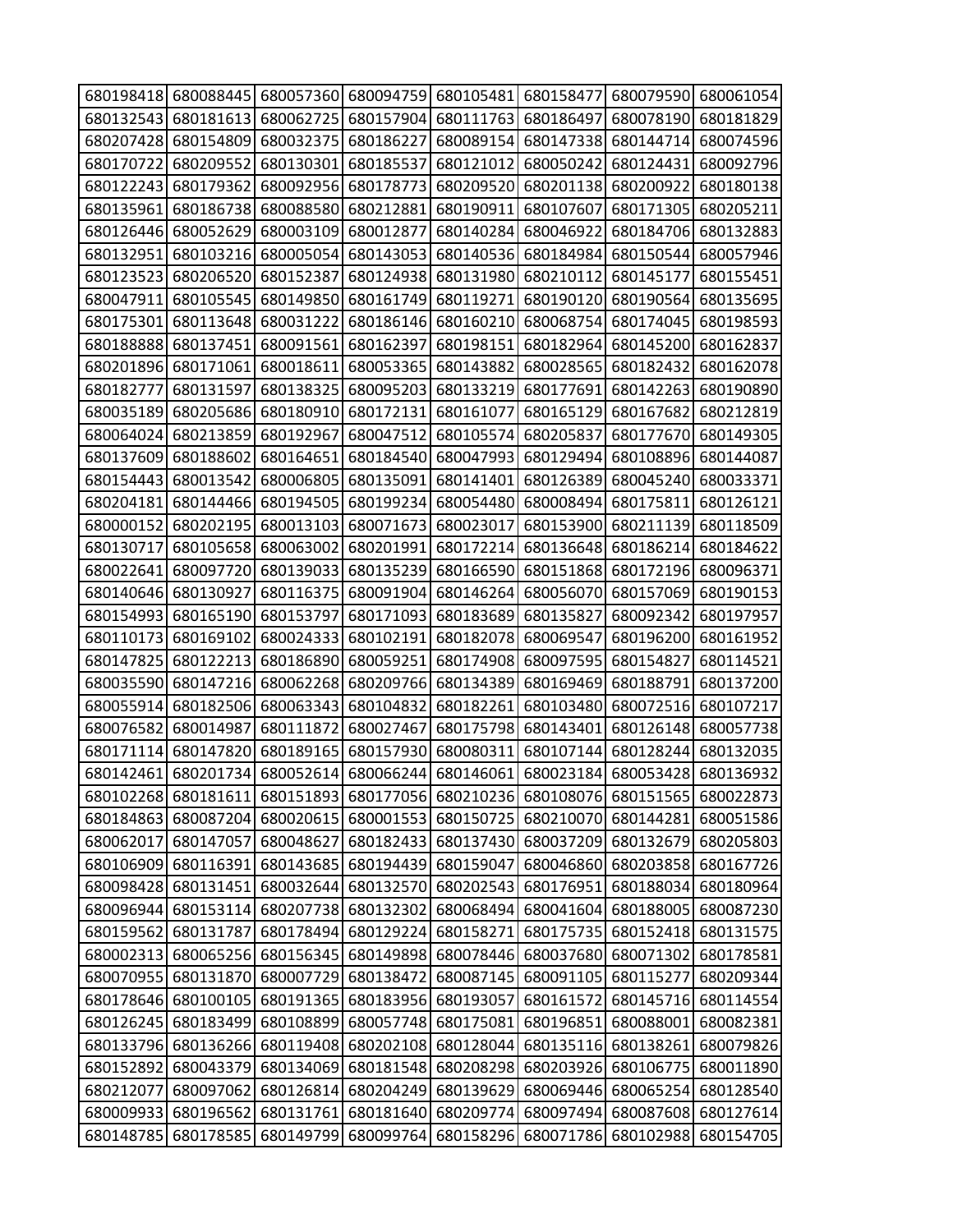| 680153197 |           | 680185754 680152381                                                             | 680155136                     | 680161167 | 680152905 | 680131321 | 680195663 |
|-----------|-----------|---------------------------------------------------------------------------------|-------------------------------|-----------|-----------|-----------|-----------|
| 680147932 | 680138086 | 680163084                                                                       | 680203736                     | 680141780 | 680113613 | 680033880 | 680153199 |
| 680056076 | 680173296 | 680026229                                                                       | 680159934                     | 680194160 | 680155147 | 680123625 | 680144645 |
| 680149148 | 680063102 | 680205054                                                                       | 680054122                     | 680174805 | 680141745 | 680122977 | 680069905 |
| 680001567 | 680073655 | 680128104                                                                       | 680211065                     | 680188694 | 680184356 | 680053819 | 680127171 |
| 680093930 | 680064280 | 680073348                                                                       | 680063037                     | 680171152 | 680201963 | 680197806 | 680150868 |
| 680147928 | 680192925 | 680071233                                                                       | 680123828                     | 680092144 | 680126920 | 680165932 | 680188586 |
| 680157780 | 680157748 | 680179077                                                                       | 680057209                     | 680105580 | 680062324 | 680091899 | 680178067 |
| 680198750 | 680163471 | 680159206                                                                       | 680126450                     | 680181131 | 680065109 | 680182839 | 680090431 |
| 680056221 | 680157326 | 680193608                                                                       | 680095737                     | 680111953 | 680116802 | 680195712 | 680070824 |
| 680055047 | 680142912 | 680200331                                                                       | 680153880                     | 680004756 | 680150087 | 680132603 | 680131292 |
| 680160170 | 680144110 | 680154521                                                                       | 680199182                     | 680024168 | 680133458 | 680089650 | 680187651 |
| 680169460 | 680075991 | 680150547                                                                       | 680077571                     | 680165132 | 680008047 | 680152941 | 680010866 |
| 680148797 | 680181573 | 680209877                                                                       | 680009345                     | 680172390 | 680128545 | 680159501 | 680126598 |
| 680109498 | 680131282 | 680153722                                                                       | 680207158                     | 680165624 | 680095443 | 680081038 | 680132881 |
| 680130122 | 680145556 | 680184637                                                                       | 680181297                     | 680155026 | 680180944 | 680199717 | 680174958 |
| 680146953 | 680186440 | 680158375                                                                       | 680202504                     | 680144661 | 680149588 | 680176490 | 680158231 |
| 680080024 | 680179612 | 680201939                                                                       | 680167284                     | 680078483 | 680060922 | 680057490 | 680177968 |
| 680063170 | 680212658 | 680101710                                                                       | 680095540                     | 680136169 | 680192794 | 680180531 | 680084040 |
| 680062787 | 680119893 | 680213683                                                                       | 680089430                     | 680192043 | 680076727 | 680121196 | 680178260 |
| 680187887 | 680136929 | 680132059                                                                       | 680188234                     | 680166377 | 680114298 | 680123627 | 680095827 |
| 680070203 | 680197677 | 680146092                                                                       | 680122432                     | 680002650 | 680100209 | 680134671 | 680080828 |
| 680136573 | 680181582 | 680083930                                                                       | 680054334                     | 680149512 | 680096745 | 680049712 | 680185119 |
| 680199881 | 680063798 | 680092895                                                                       | 680056939                     | 680131790 | 680159476 | 680105596 | 680171051 |
| 680108108 | 680119050 | 680188385                                                                       | 680123173                     | 680141922 | 680143834 | 680043638 | 680208477 |
| 680141112 | 680048424 | 680107399                                                                       | 680088781                     | 680164456 | 680172000 | 680066679 | 680208537 |
| 680115759 | 680145149 | 680093921                                                                       | 680104737                     | 680126364 | 680097661 | 680159037 | 680213126 |
| 680048925 | 680100989 | 680191768                                                                       | 680051368                     | 680047610 | 680094956 | 680195923 | 680200240 |
| 680048961 | 680121609 | 680093693                                                                       | 680145747                     | 680084180 | 680137399 | 680171243 | 680096337 |
| 680134507 | 680002355 | 680083316                                                                       | 680142856                     | 680104763 | 680099866 | 680026103 | 680204227 |
| 680191154 | 680106524 | 680050697                                                                       | 680086621                     | 680081126 | 680204811 | 680196621 | 680102159 |
|           |           | 680161788 680137225 680181484 680119098 680106286 680133981 680161616 680073041 |                               |           |           |           |           |
| 680123117 | 680147766 |                                                                                 | 680077197 680127775 680141255 |           | 680174691 | 680000587 | 680122628 |
| 680203586 | 680166777 | 680014810                                                                       | 680066150                     | 680065732 | 680157858 | 680011186 | 680148804 |
| 680206995 | 680155471 | 680127560                                                                       | 680147200                     | 680125573 | 680068746 | 680150006 | 680199631 |
| 680084071 | 680144629 | 680186811                                                                       | 680053618                     | 680038247 | 680207074 | 680171807 | 680196806 |
| 680038587 | 680178894 |                                                                                 | 680196505 680043692           | 680109275 | 680163201 | 680043583 | 680154587 |
| 680138771 | 680151039 | 680118448 680035444                                                             |                               | 680135292 | 680075860 | 680152847 | 680180182 |
| 680204639 | 680123995 | 680184012                                                                       | 680014570                     | 680039231 | 680074511 | 680203278 | 680100959 |
| 680037319 | 680100342 | 680170333                                                                       | 680143937                     | 680101283 | 680137269 | 680176271 | 680043068 |
| 680042442 | 680082779 | 680132003                                                                       | 680031070                     | 680131945 | 680139682 | 680187621 | 680088641 |
| 680175601 | 680204779 |                                                                                 | 680182358 680055360           | 680187466 | 680188652 | 680147725 | 680129720 |
| 680057466 | 680143170 |                                                                                 | 680081596 680175385           | 680148679 | 680033911 | 680151682 | 680129457 |
| 680095366 | 680026085 | 680097512                                                                       | 680167663                     | 680096752 | 680109054 | 680071720 | 680169017 |
| 680131873 | 680202280 |                                                                                 | 680125555 680149872           | 680073829 | 680116327 | 680030874 | 680050436 |
| 680137772 | 680016934 | 680077774                                                                       | 680116496                     | 680072876 | 680178287 | 680164199 | 680178339 |
| 680132676 | 680108755 | 680134452                                                                       | 680205402                     | 680138165 | 680150771 | 680154775 | 680096434 |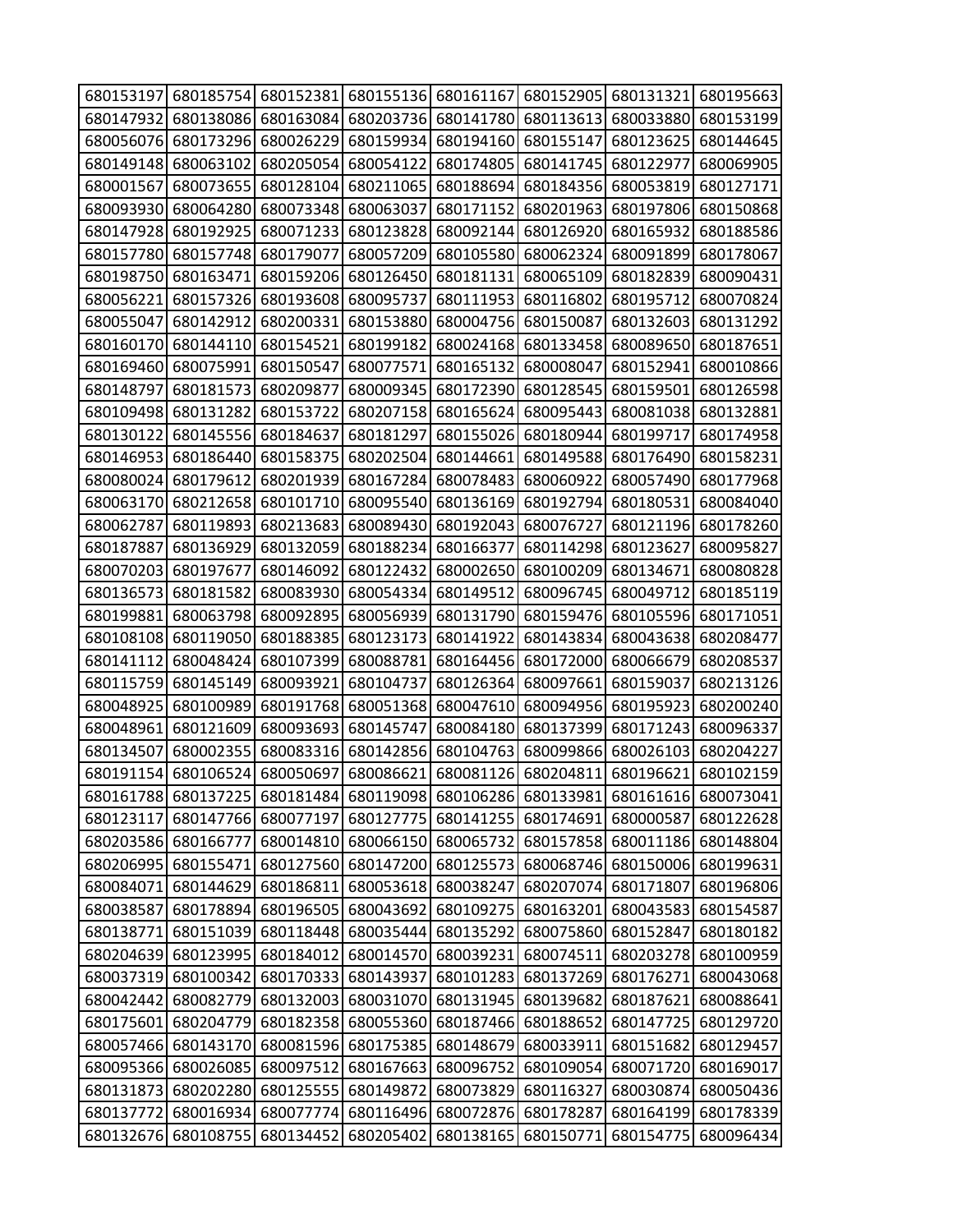|           |                     | 680001483 680071610 680000909 680167618 |                     |           | 680008244 680128320 | 680156778 | 680094750           |
|-----------|---------------------|-----------------------------------------|---------------------|-----------|---------------------|-----------|---------------------|
| 680145602 | 680116126           | 680140435                               | 680163280           | 680006339 | 680141700           | 680204448 | 680116046           |
| 680075399 | 680186706           | 680110564                               | 680145752           | 680144487 | 680155254           | 680001827 | 680129977           |
| 680141329 | 680000132           | 680175000                               | 680060061           | 680102895 | 680173804           | 680174830 | 680128092           |
| 680155731 | 680172362           | 680179175                               | 680124548           | 680021079 | 680137877           | 680178187 | 680200979           |
| 680126015 | 680185145           | 680180441                               | 680026772           | 680150068 | 680079728           | 680158338 | 680136823           |
| 680178860 | 680059513           | 680178983                               | 680163560           | 680107305 | 680003557           | 680164987 | 680127190           |
| 680095064 | 680027913           | 680176995                               | 680173697           | 680039384 | 680197558           | 680073508 | 680131520           |
| 680060634 | 680179289           | 680165638                               | 680209167           | 680158103 | 680139534           | 680185128 | 680104165           |
| 680012580 | 680072040           | 680089758                               | 680121547           | 680082615 | 680161614           | 680165098 | 680213122           |
| 680180607 | 680149513           | 680174641                               | 680165690           | 680042702 | 680191194           | 680124376 | 680179944           |
| 680180386 | 680144816           | 680034505                               | 680187592           | 680179485 | 680174274           | 680172867 | 680122697           |
| 680200528 | 680156857           | 680136468                               | 680139923           | 680133203 | 680211005           | 680085238 | 680212512           |
| 680003998 | 680145503           | 680141333                               | 680109729           | 680113663 | 680106944           | 680145331 | 680085052           |
| 680129117 | 680094373           | 680199682                               | 680157788           | 680131467 | 680100700           | 680039006 | 680008074           |
| 680207665 | 680181780           | 680024408                               | 680167747           | 680100671 | 680073895           | 680117932 | 680129198           |
| 680101711 | 680118182           | 680071534                               | 680140081           | 680097702 | 680169714           | 680173970 | 680123481           |
| 680153733 | 680171484           | 680123426                               | 680166954           | 680006961 | 680024866           | 680002790 | 680035584           |
| 680146122 | 680024677           | 680203317                               | 680069070           | 680134630 | 680176976           | 680211770 | 680142274           |
| 680103080 | 680126796           | 680194735                               | 680169494           | 680083456 | 680025500           | 680137734 | 680128195           |
| 680018553 | 680101526           | 680140893                               | 680124319           | 680099966 | 680161385           | 680144725 | 680144828           |
| 680050669 | 680091854           | 680162668                               | 680132928           | 680070042 | 680020699           | 680173914 | 680013984           |
| 680131799 | 680187899           | 680067375                               | 680064839           | 680174649 | 680051035           | 680156420 | 680095186           |
| 680087395 | 680153673           | 680071869                               | 680061075           | 680199710 | 680212645           | 680158356 | 680013461           |
| 680147944 | 680023197           | 680207122                               | 680186503           | 680122281 | 680179722           | 680058046 | 680071072           |
| 680093476 | 680083375           | 680170787                               | 680160900           | 680176007 | 680098644           | 680161862 | 680019469           |
| 680024376 | 680210914           | 680124451                               | 680162184           | 680115826 | 680069397           | 680095911 | 680211472           |
| 680087460 | 680108187           | 680178178                               | 680042079           | 680025567 | 680137873           | 680096361 | 680167149           |
| 680168350 | 680058348           | 680132701                               | 680081225           | 680145050 | 680137477           | 680159968 | 680033599           |
| 680050914 | 680132008           | 680203603                               | 680060039           | 680091741 | 680144525           | 680178872 | 680144567           |
|           | 680069799 680047889 |                                         | 680176860 680149893 | 680019882 | 680123730           |           | 680085153 680083293 |
|           | 680138580 680085480 | 680165603                               | 680124435 680153437 |           | 680087788           |           | 680164549 680167701 |
|           | 680133994 680126453 | 680095588                               | 680185730           | 680140313 | 680148934           | 680021354 | 680171079           |
|           | 680068053 680103483 | 680187272                               | 680145944           | 680141620 | 680030926           | 680151157 | 680124967           |
| 680107259 | 680182757           | 680190549                               | 680057783           | 680150242 | 680133677           | 680193000 | 680178452           |
| 680125691 | 680049555           | 680058185                               | 680084878           | 680090364 | 680158720           | 680156544 | 680149650           |
| 680060812 | 680002250           | 680065795                               | 680064008           | 680078951 | 680133617           | 680127694 | 680153293           |
|           | 680131554 680147150 | 680088613                               | 680140674           | 680207408 | 680193050           | 680063123 | 680165378           |
| 680052643 | 680181680           | 680091541                               | 680185164           | 680003271 | 680147213           | 680084688 | 680151658           |
| 680095538 | 680127276           | 680156887                               | 680157094           | 680124034 | 680202040           | 680152920 | 680149758           |
| 680166012 | 680167452           | 680173490                               | 680032700           | 680064655 | 680002097           | 680212731 | 680184641           |
| 680102815 | 680075476           | 680150127                               | 680134753           | 680127564 | 680124968           | 680149977 | 680128379           |
| 680041416 | 680019245           | 680052950                               | 680158411           | 680068859 | 680084570           | 680148307 | 680103023           |
| 680052603 | 680002407           | 680043055                               | 680001473           | 680062258 | 680179766           | 680193799 | 680180497           |
| 680062819 | 680033432           | 680010039                               | 680136114           | 680181425 | 680136026           | 680127339 | 680198407           |
| 680137118 | 680153791           | 680202137                               | 680039228           | 680095504 | 680158215           | 680161445 | 680031262           |
| 680159938 | 680085643           | 680009458                               | 680091009           | 680139398 | 680052878           | 680173106 | 680211413           |